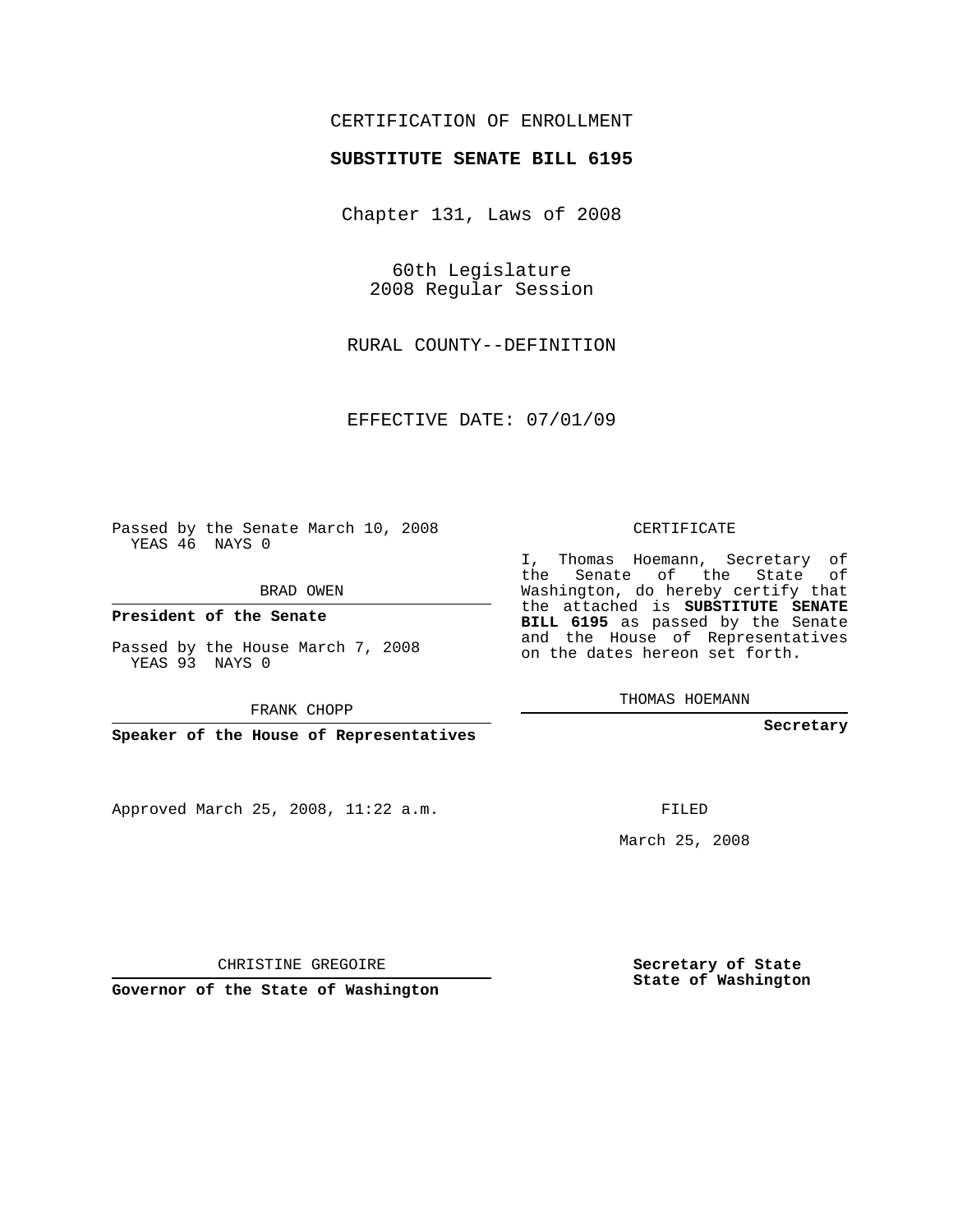## **SUBSTITUTE SENATE BILL 6195** \_\_\_\_\_\_\_\_\_\_\_\_\_\_\_\_\_\_\_\_\_\_\_\_\_\_\_\_\_\_\_\_\_\_\_\_\_\_\_\_\_\_\_\_\_

\_\_\_\_\_\_\_\_\_\_\_\_\_\_\_\_\_\_\_\_\_\_\_\_\_\_\_\_\_\_\_\_\_\_\_\_\_\_\_\_\_\_\_\_\_

AS AMENDED BY THE HOUSE

Passed Legislature - 2008 Regular Session

**State of Washington 60th Legislature 2008 Regular Session By** Senate Economic Development, Trade & Management (originally sponsored by Senators Haugen and Rasmussen)

READ FIRST TIME 02/04/08.

 AN ACT Relating to the definition of rural county for economic development purposes; amending RCW 43.160.020, 43.168.020, 43.330.086, and 82.16.0491; creating a new section; and providing an effective date.

BE IT ENACTED BY THE LEGISLATURE OF THE STATE OF WASHINGTON:

 **Sec. 1.** RCW 43.160.020 and 2004 c 252 s 1 are each amended to read as follows:

 Unless the context clearly requires otherwise, the definitions in this section apply throughout this chapter.

(1) "Board" means the community economic revitalization board.

 (2) "Bond" means any bond, note, debenture, interim certificate, or other evidence of financial indebtedness issued by the board pursuant to this chapter.

 (3) "Department" means the department of community, trade, and economic development.

 (4) "Financial institution" means any bank, savings and loan association, credit union, development credit corporation, insurance company, investment company, trust company, savings institution, or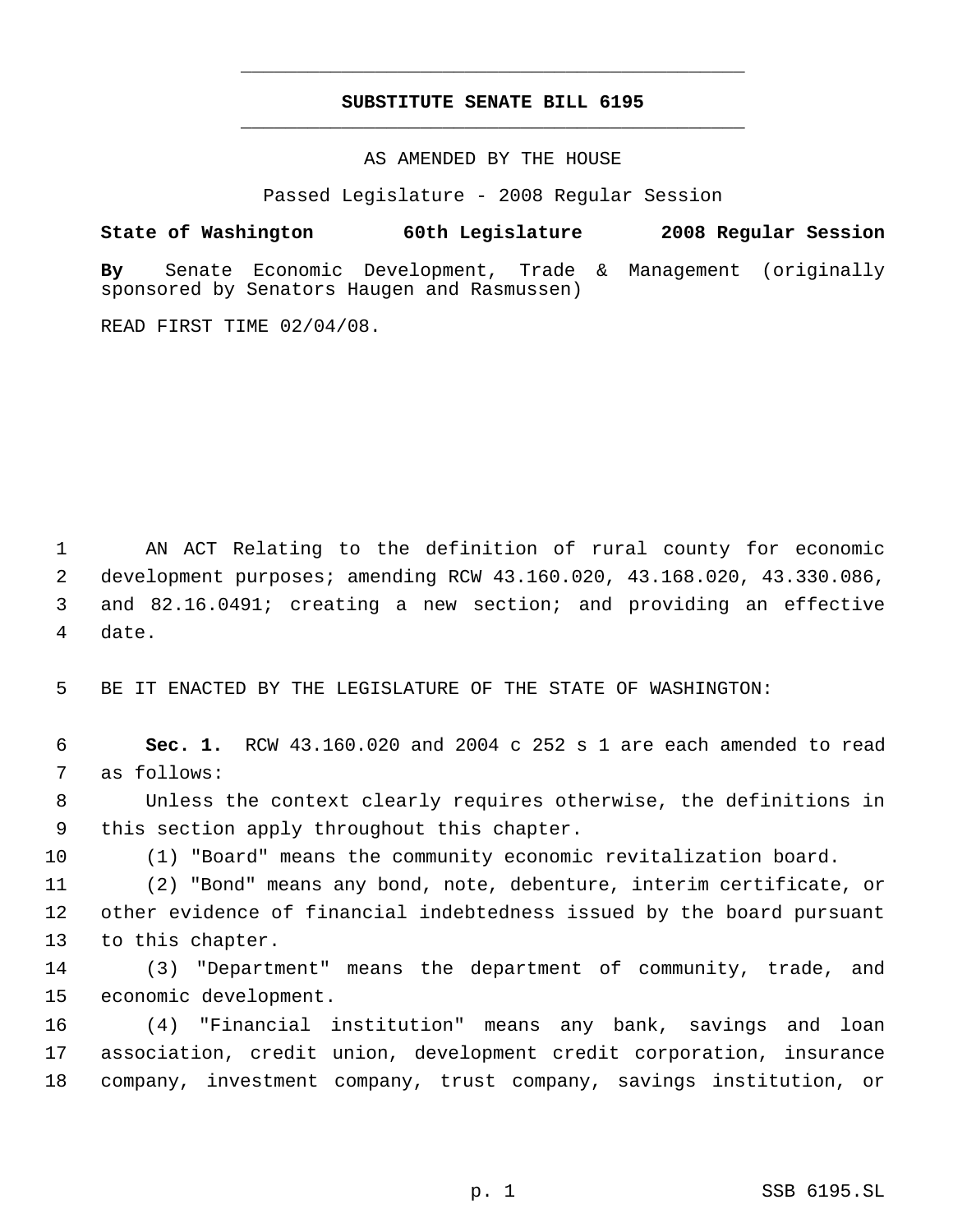other financial institution approved by the board and maintaining an office in the state.

 (5) "Industrial development facilities" means "industrial development facilities" as defined in RCW 39.84.020.

 (6) "Industrial development revenue bonds" means tax-exempt revenue bonds used to fund industrial development facilities.

 (7) "Local government" or "political subdivision" means any port district, county, city, town, special purpose district, and any other municipal corporations or quasi-municipal corporations in the state providing for public facilities under this chapter.

 (8) "Sponsor" means any of the following entities which customarily provide service or otherwise aid in industrial or other financing and are approved as a sponsor by the board: A bank, trust company, savings bank, investment bank, national banking association, savings and loan association, building and loan association, credit union, insurance company, or any other financial institution, governmental agency, or holding company of any entity specified in this subsection.

 (9) "Umbrella bonds" means industrial development revenue bonds from which the proceeds are loaned, transferred, or otherwise made available to two or more users under this chapter.

 (10) "User" means one or more persons acting as lessee, purchaser, mortgagor, or borrower under a financing document and receiving or applying to receive revenues from bonds issued under this chapter.

 (11) "Public facilities" means a project of a local government or a federally recognized Indian tribe for the planning, acquisition, construction, repair, reconstruction, replacement, rehabilitation, or improvement of bridges, roads, domestic and industrial water, earth stabilization, sanitary sewer, storm sewer, railroad, electricity, telecommunications, transportation, natural gas, buildings or structures, and port facilities, all for the purpose of job creation, job retention, or job expansion.

32 (12) "Rural county" ((means a county with a population density of fewer than one hundred persons per square mile as determined by the office of financial management)) has the same meaning as provided in RCW 82.14.370.

(13) "Rural natural resources impact area" means:

(a) A nonmetropolitan county, as defined by the 1990 decennial

SSB 6195.SL p. 2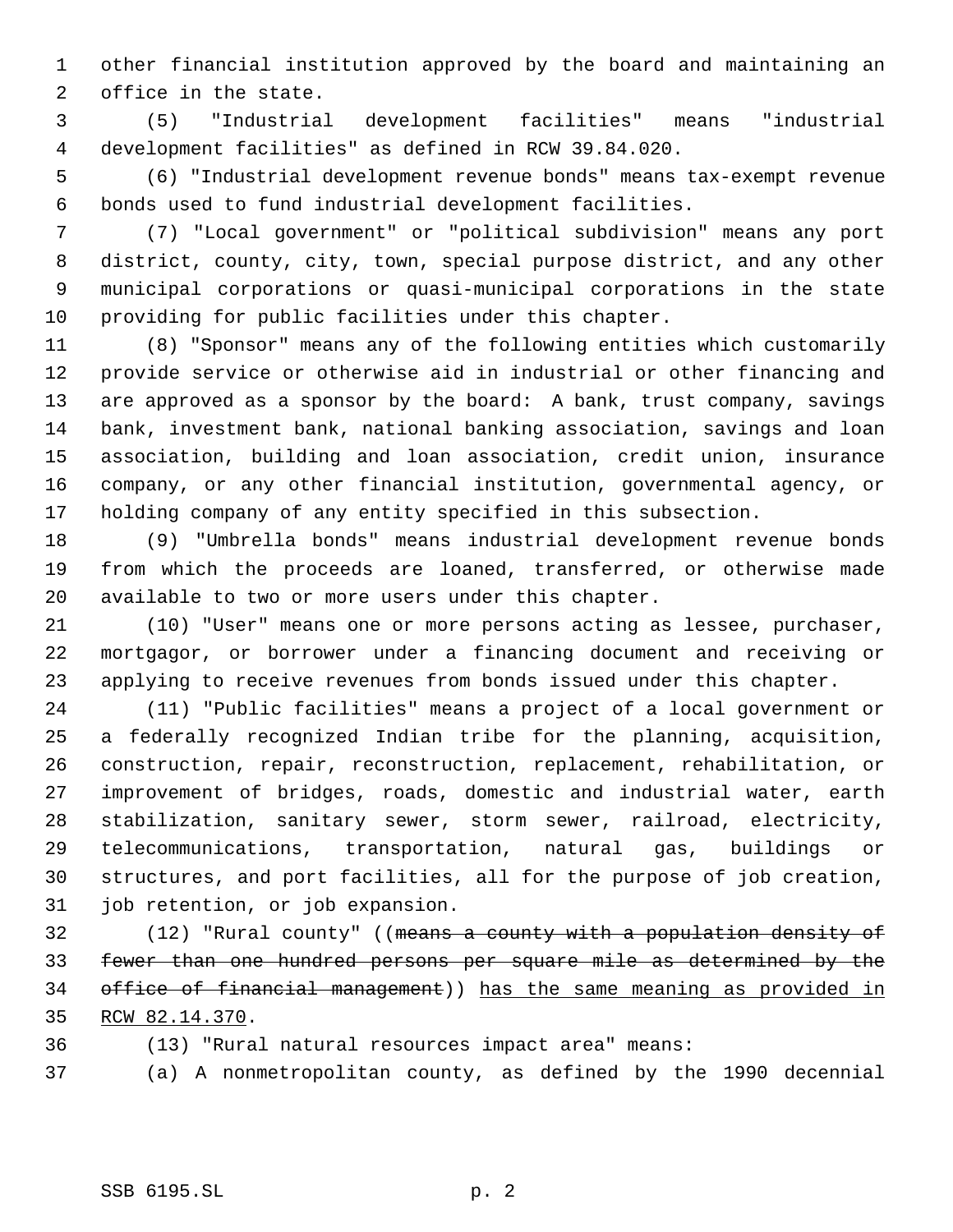census, that meets three of the five criteria set forth in subsection (14) of this section;

 (b) A nonmetropolitan county with a population of less than forty thousand in the 1990 decennial census, that meets two of the five criteria as set forth in subsection (14) of this section; or

 (c) A nonurbanized area, as defined by the 1990 decennial census, that is located in a metropolitan county that meets three of the five criteria set forth in subsection (14) of this section.

 (14) For the purposes of designating rural natural resources impact areas, the following criteria shall be considered:

 (a) A lumber and wood products employment location quotient at or 12 above the state average;

 (b) A commercial salmon fishing employment location quotient at or 14 above the state average;

 (c) Projected or actual direct lumber and wood products job losses 16 of one hundred positions or more;

 (d) Projected or actual direct commercial salmon fishing job losses 18 of one hundred positions or more; and

 (e) An unemployment rate twenty percent or more above the state average. The counties that meet these criteria shall be determined by the employment security department for the most recent year for which data is available. For the purposes of administration of programs under this chapter, the United States post office five-digit zip code delivery areas will be used to determine residence status for eligibility purposes. For the purpose of this definition, a zip code delivery area of which any part is ten miles or more from an urbanized area is considered nonurbanized. A zip code totally surrounded by zip codes qualifying as nonurbanized under this definition is also considered nonurbanized. The office of financial management shall make available a zip code listing of the areas to all agencies and organizations providing services under this chapter.

 **Sec. 2.** RCW 43.168.020 and 2005 c 136 s 3 are each amended to read as follows:

 Unless the context clearly requires otherwise, the definitions in this section apply throughout this chapter.

 (1) "Department" means the department of community, trade, and economic development.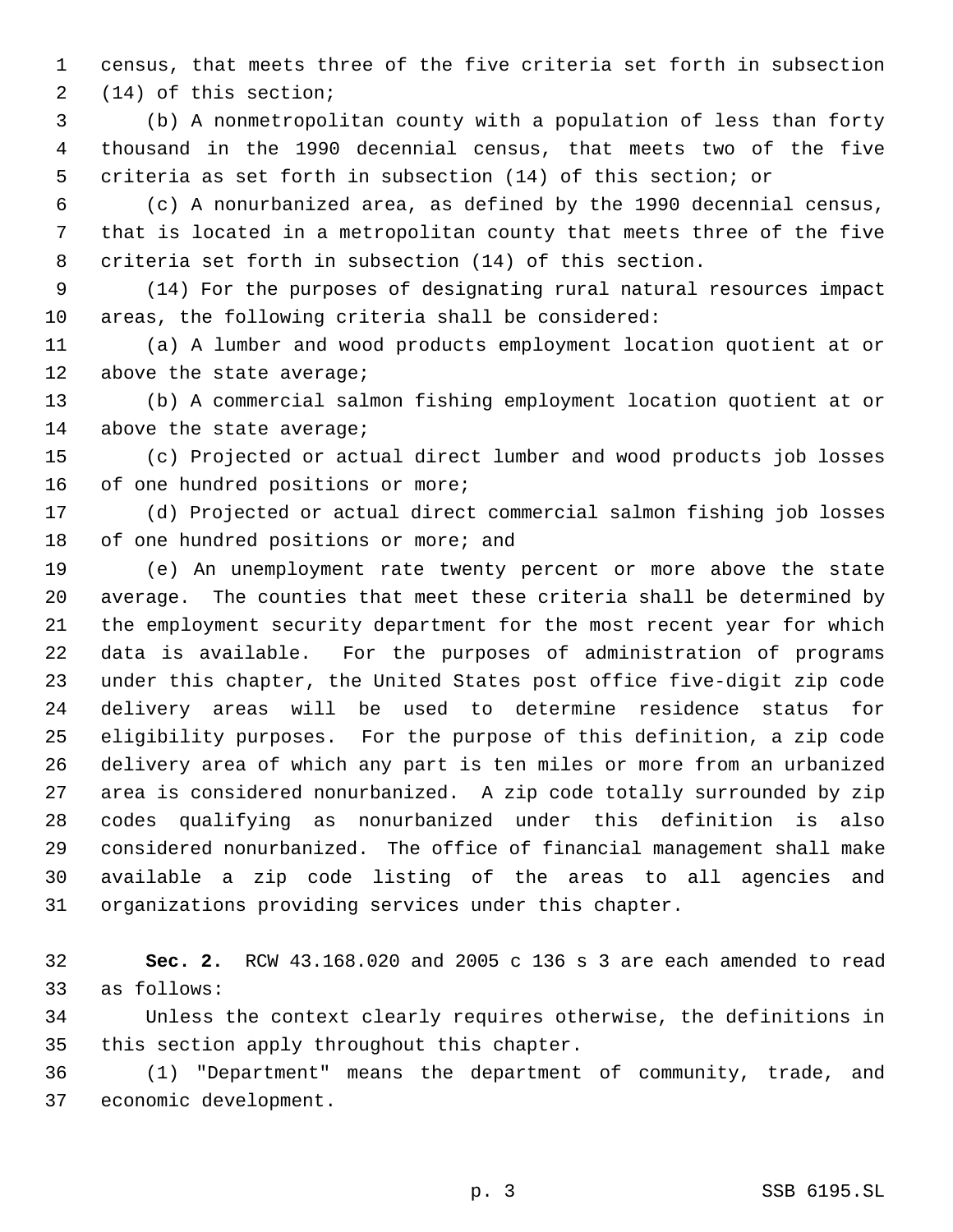(2) "Director" means the director of community, trade, and economic development.

 (3) "Distressed area" means: (a) A rural county; (b) a county which has an unemployment rate which is twenty percent above the state average for the immediately previous three years; (c) a county that has a median household income that is less than seventy-five percent of the state median household income for the previous three years; (d) a metropolitan statistical area, as defined by the office of federal statistical policy and standards, United States department of commerce, in which the average level of unemployment for the calendar year immediately preceding the year in which an application is filed under this chapter exceeds the average state unemployment for such calendar year by twenty percent; or (e) an area within a county, which area: (i) Is composed of contiguous census tracts; (ii) has a minimum population of five thousand persons; (iii) has at least seventy percent of its families and unrelated individuals with incomes below eighty percent of the county's median income for families and unrelated individuals; and (iv) has an unemployment rate which is at least forty percent higher than the county's unemployment rate. For purposes of this definition, "families and unrelated individuals" has the same meaning that is ascribed to that term by the federal department of housing and urban development in its regulations authorizing action grants for economic development and neighborhood revitalization projects.

(4) "Fund" means the rural Washington loan fund.

 (5) "Local development organization" means a nonprofit organization which is organized to operate within an area, demonstrates a commitment to a long-standing effort for an economic development program, and makes a demonstrable effort to assist in the employment of unemployed or underemployed residents in an area.

 (6) "Project" means the establishment of a new or expanded business in an area which when completed will provide employment opportunities. "Project" also means the retention of an existing business in an area which when completed will provide employment opportunities.

 (7) "Rural county" ((means a county with a population density of fewer that one hundred persons per square mile as determined by the office of financial management)) has the same meaning as provided in RCW 82.14.370.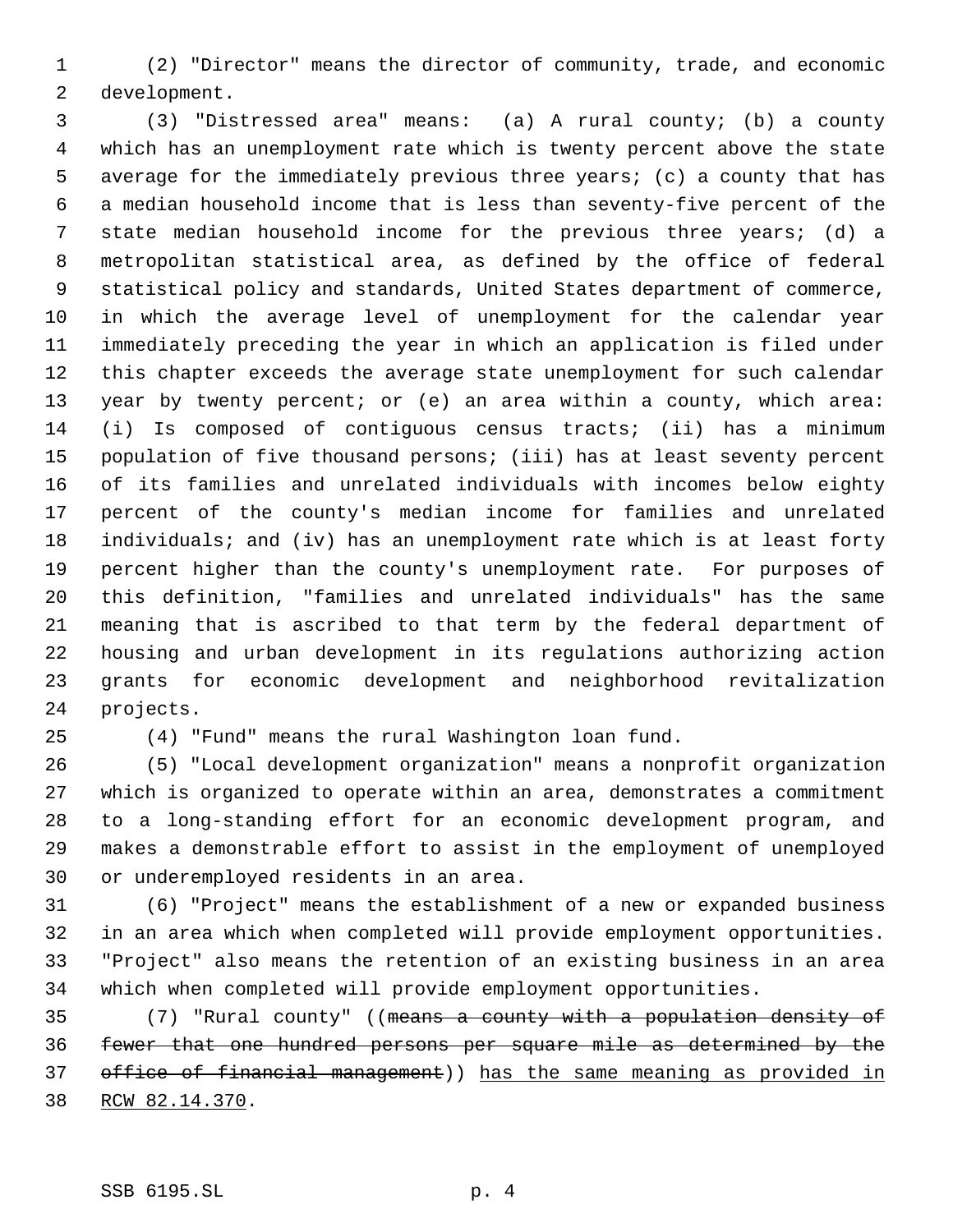**Sec. 3.** RCW 43.330.086 and 2007 c 249 s 5 are each amended to read as follows:

 To the extent that funds are specifically appropriated therefor, contracts with associate development organizations for the provision of services under RCW 43.330.080(1) shall be awarded according to the following annual schedule:

 (1) For associate development associations serving urban counties, which are counties other than rural counties as defined in RCW  $((43.160.020))$   $82.14.370$ , a locally matched allocation of up to ninety cents per capita, totaling no more than three hundred thousand dollars per organization; and

 (2) For associate development associations in rural counties, as defined in RCW ((43.160.020)) 82.14.370, a per county base allocation of up to forty thousand dollars and a locally matched allocation of up to ninety cents per capita.

 **Sec. 4.** RCW 82.16.0491 and 2004 c 238 s 1 are each amended to read as follows:

(1) The following definitions apply to this section:

 (a) "Qualifying project" means a project designed to achieve job creation or business retention, to add or upgrade nonelectrical infrastructure, to add or upgrade health and safety facilities, to accomplish energy and water use efficiency improvements, including renewable energy development, or to add or upgrade emergency services in any designated qualifying rural area.

(b) "Qualifying rural area" means:

 $(i)$  A rural county((, which on the date that a contribution is made to an electric utility rural economic development revolving fund is a county with a population density of less than one hundred persons per 29 square mile as determined by the office of financial management)) as defined in RCW 82.14.370; or

 (ii) Any geographic area in the state that receives electricity from a light and power business with twelve thousand or fewer customers.

 (c) "Electric utility rural economic development revolving fund" means a fund devoted exclusively to funding qualifying projects in qualifying rural areas.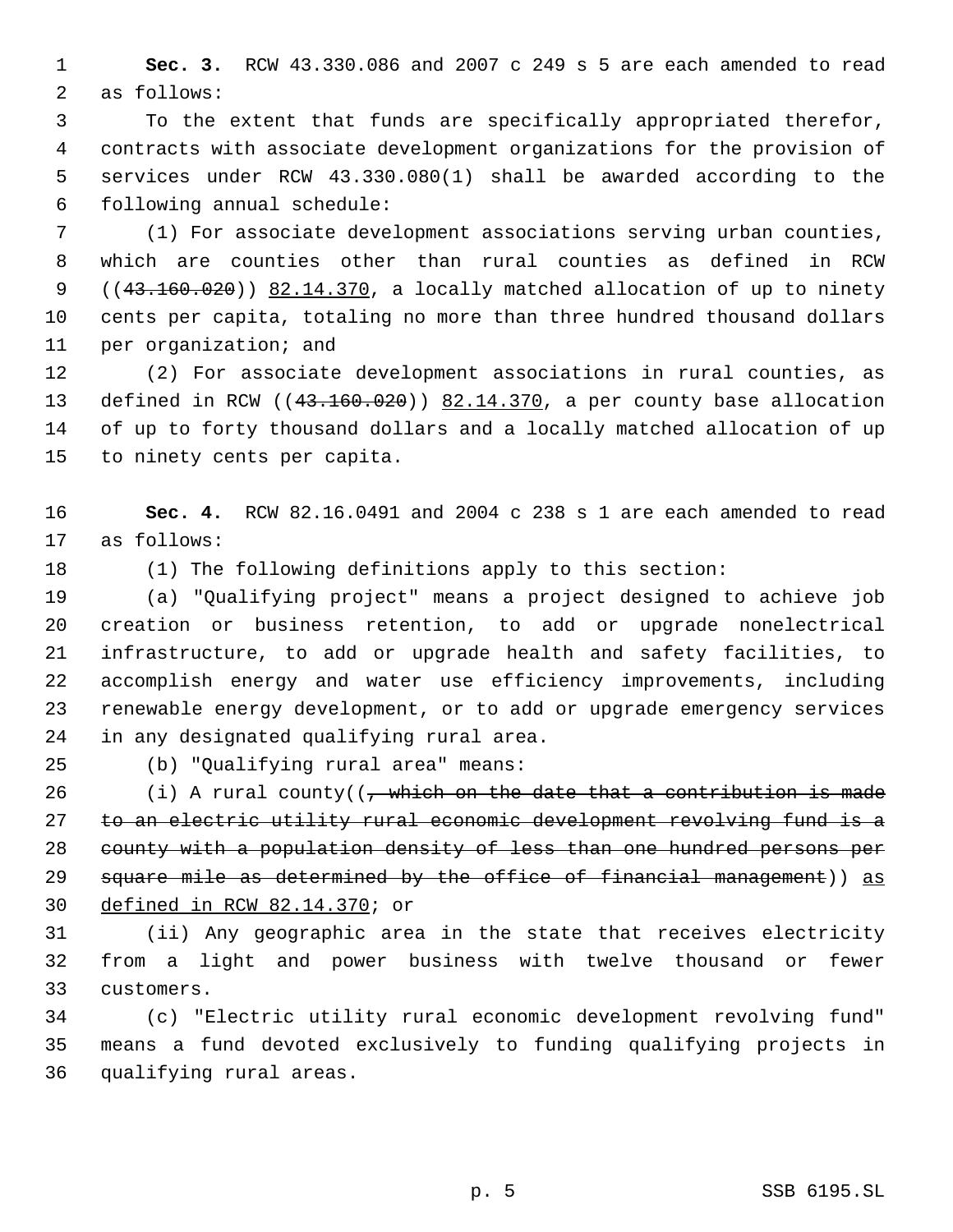(d) "Local board" is (i) a board of directors with at least, but not limited to, three members representing local businesses and community groups who have been appointed by the sponsoring electric utility to oversee and direct the activities of the electric utility rural economic development revolving fund; or (ii) a board of directors of an existing associate development organization serving the qualifying rural area who have been designated by the sponsoring electrical utility to oversee and direct the activities of the electric utility rural economic development revolving fund.

 (2) A light and power business shall be allowed a credit against taxes due under this chapter in an amount equal to fifty percent of contributions made in any fiscal year directly to an electric utility rural economic development revolving fund. The credit shall be taken in a form and manner as required by the department. The credit under this section shall not exceed twenty-five thousand dollars per fiscal year per light and power business. The credit may not exceed the tax that would otherwise be due under this chapter. Refunds shall not be granted in the place of credits. Expenditures not used to earn a credit in one fiscal year may not be used to earn a credit in subsequent years, except that this limitation does not apply to expenditures made between January 1, 2004, and March 31, 2004, which expenditures may be used to earn a credit through December 30, 2004.

 (3) The right to earn tax credits under this section expires June 30, 2011.

 (4) To qualify for the credit in subsection (2) of this section, the light and power business shall establish, or have a local board establish with the business's contribution, an electric utility rural economic development revolving fund which is governed by a local board whose members shall reside or work in the qualifying rural area served by the light and power business. Expenditures from the electric utility rural economic development revolving fund shall be made solely on qualifying projects, and the local board shall have authority to determine all criteria and conditions for the expenditure of funds from the electric utility rural economic development revolving fund, and for the terms and conditions of repayment.

 (5) Any funds repaid to the electric utility rural economic development revolving fund by recipients shall be made available for additional qualifying projects.